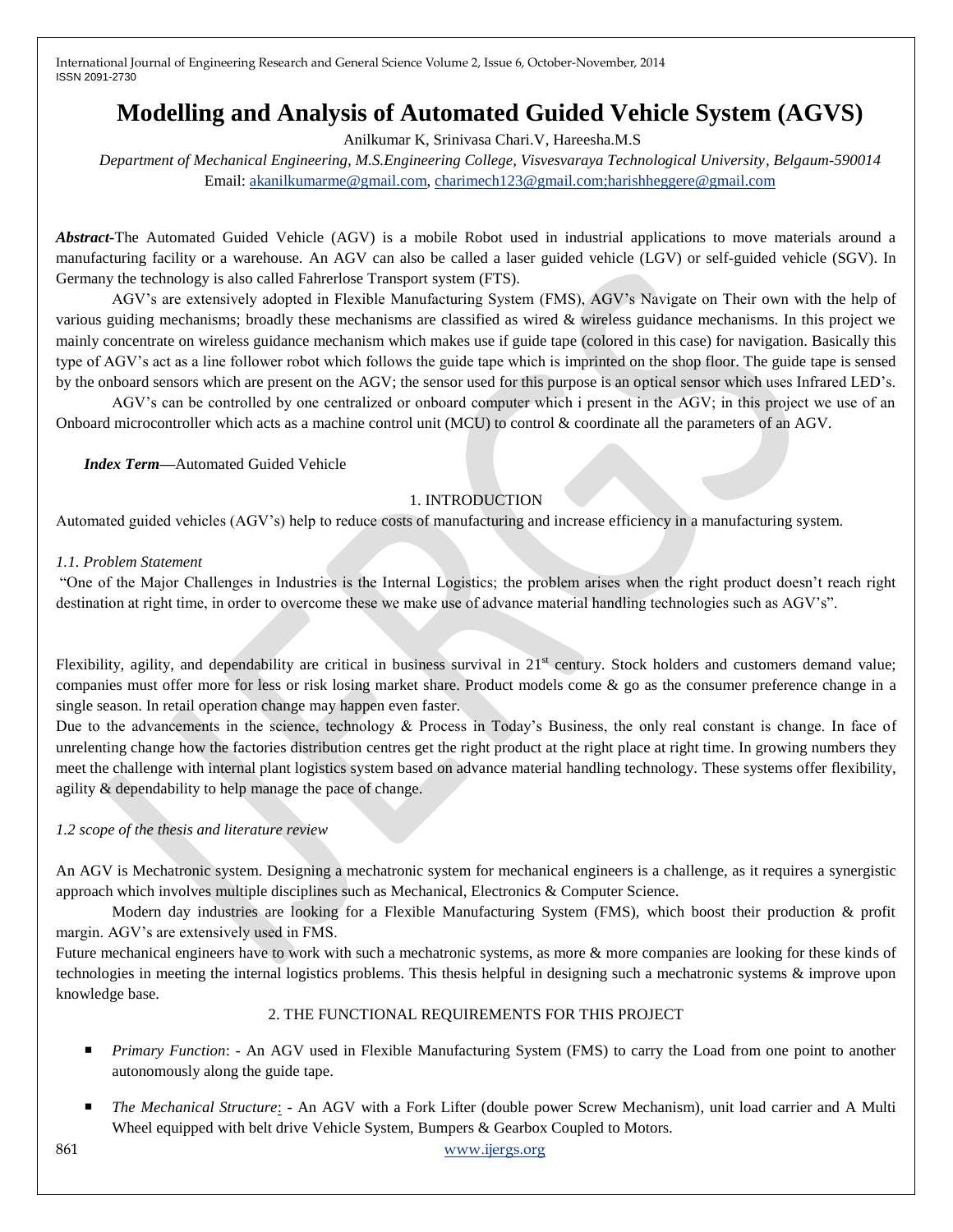- *Power Transmission*: Gear Drive Transmission.
- *Driving System*: Electrical Actuators (High Torque Geared DC motor) were adopted.
- *Sensory System*: Non Contact Type Optical Sensors for Positioning, Path Tracking, & Obstacle Detection. Contact Type Sensors for Fork Lift Positioning & Obstacle Detection.
- *Control System*:- Onboard Machine Control Unit (Microcontroller is used as MCU)

Other features such as Dynamic LCD Display, Buzzer, Warning Lights etc was used to add more Features into the AGV

*2.1 Functional Design Phase*

*2.1.1 Data taken for the numerical calculations of the power screw*

# **Data Given:**

- Diameter  $(D_1)$  =10 mm
- Pitch (p)  $=2$
- Load to be lifted  $(w)$  =100N
- Co-efficient of friction  $(\mu)$  =0.173
- Angle of thread  $(\theta)$  =60deg

#### *2.1.2 Results obtained for the numerical calculations of the power screw:*

#### **a) Torque required to raise the load:**

Formula to find the torque to raise the load is given by

```
T=w*D<sub>m</sub>/2*(\mu+tanα/1- \mu*tanα) N-mm ------(1)
```
Where,

Dm=Mean diameter A=Lead angle or helix angle.

WKT:

 $D_m=D_1-p/2$  $=10-2/2$  $=9$  mm

Tan $\alpha = p/\pi^*D_m$  $=2/π*9$ α=4.046

Now substituting all the values in eqn $(1)$ , we get

```
 T=100*9/2*(0.173+tan4.406/1-0.173*tan4.406)
```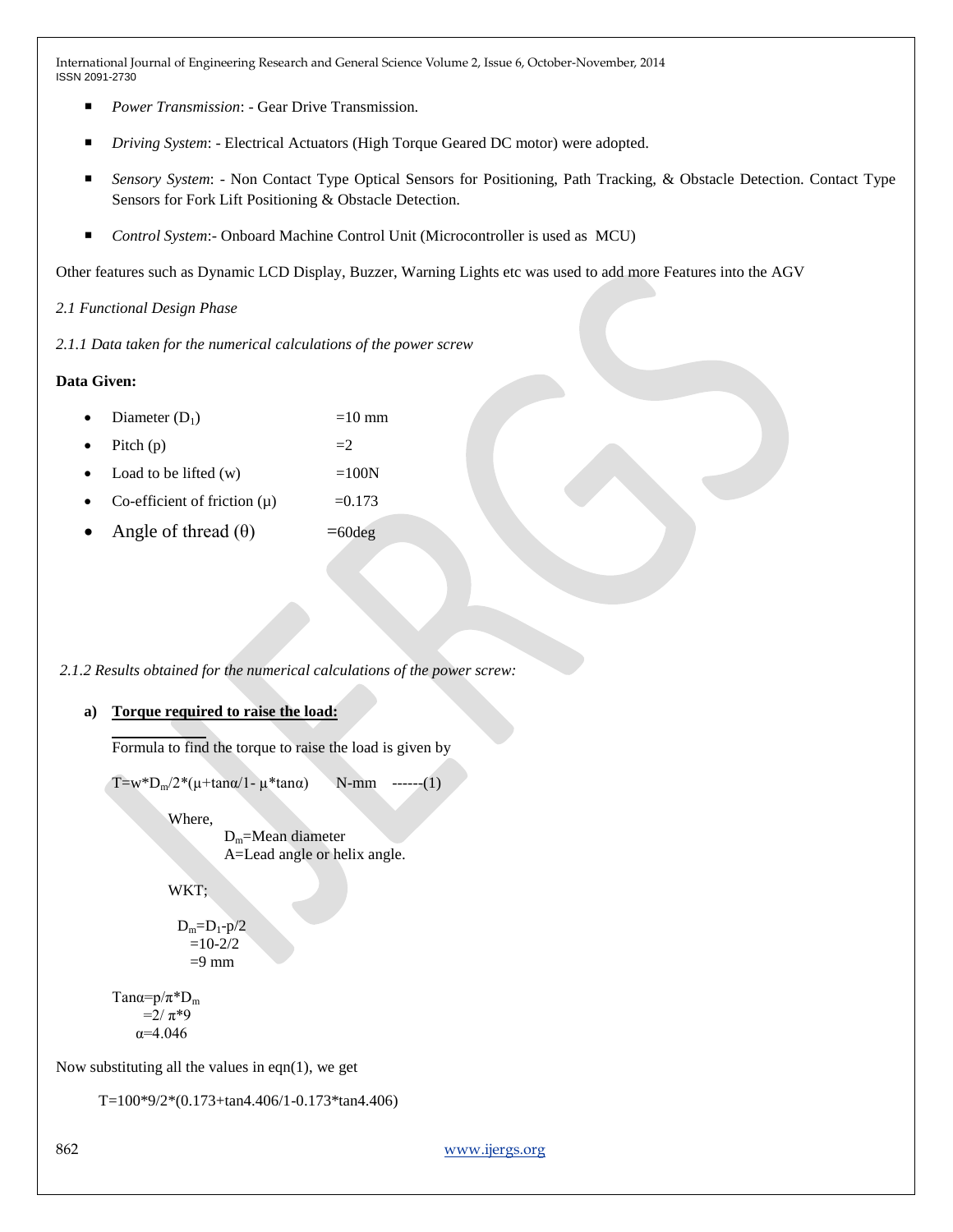=450\*(0.25/0.986)

 $T = 114.1$  N-mm

### **b) Tangential force acting on the mean radius**

F=w (μ-tanα/1+ μ\*tanα) N =100(0.173-0.077/1+0.173\*0.077)  $=100(0.096/1.013)$ =9.477 N

# **c) Stress in power screw**

 $\sigma_c=w/A_c$ 

 $A_c = \pi/4 D_2^2$ 

 $D_2=8$  mm where  $D_2=2D_m-D_1$ 

 $A_c = \pi/4*8^2$ 

 $A_c = 50.26$  mm<sup>2</sup>

 $σ<sub>c</sub>=100/50.26$ 

 $σ<sub>c</sub>=2.00 N/mm<sup>2</sup>$ 

# **d) To find Torsional shear stress**

WKT  $\tau=16^*T/\pi^*D_2^3$ 

 $=16*114.1/\pi*8^3$ 

 $=1.135$  N/mm<sup>2</sup>

*2.1.3 Fork Stress Distribution Analysis using software "ANSYS"*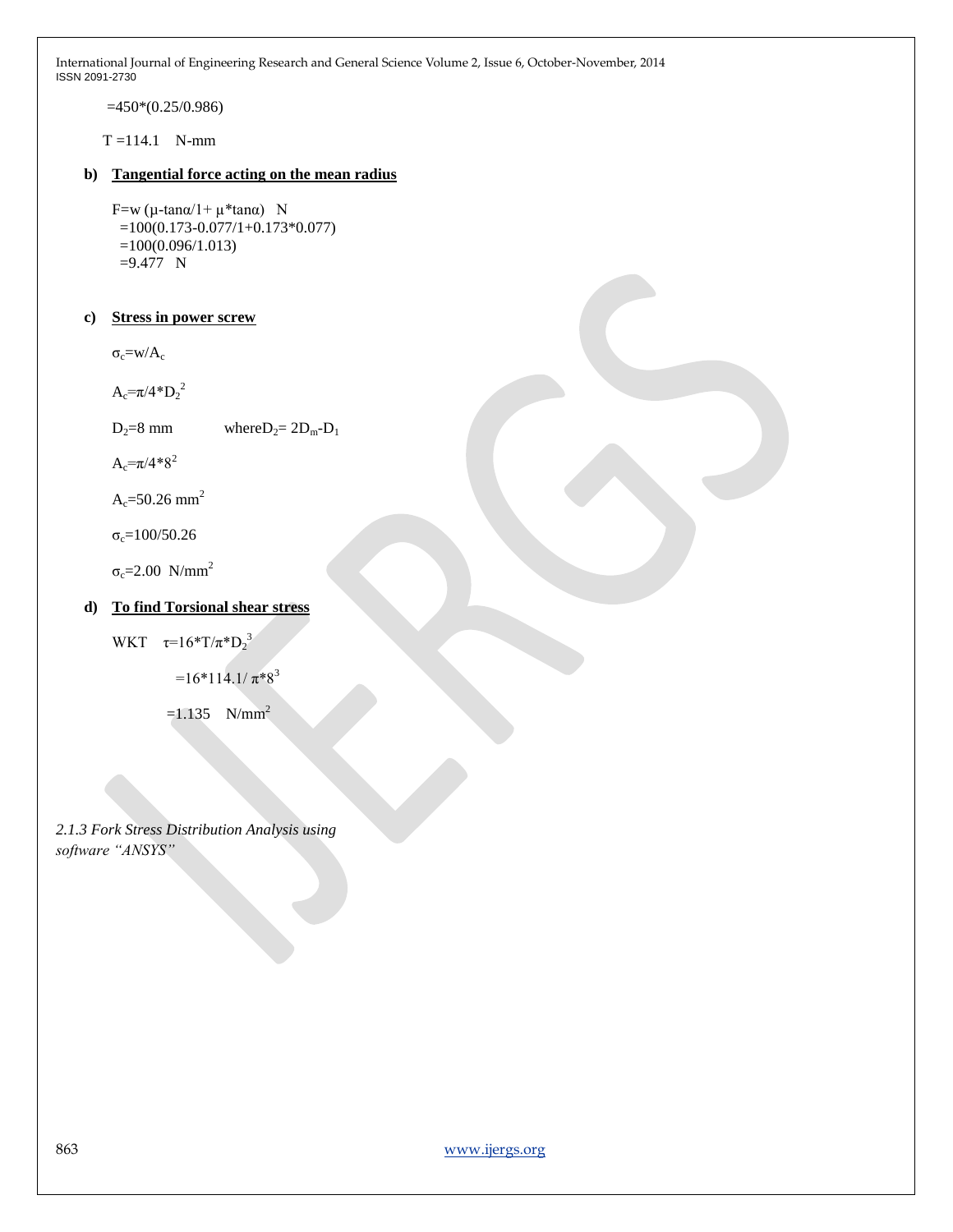#### Fork lift model designed using CATIA



Fig. von-mises(equivalent) stress at load 50N



Fig. total deformation at load 50N



Von-mises stresses at load of 100N

864 www.ijergs.org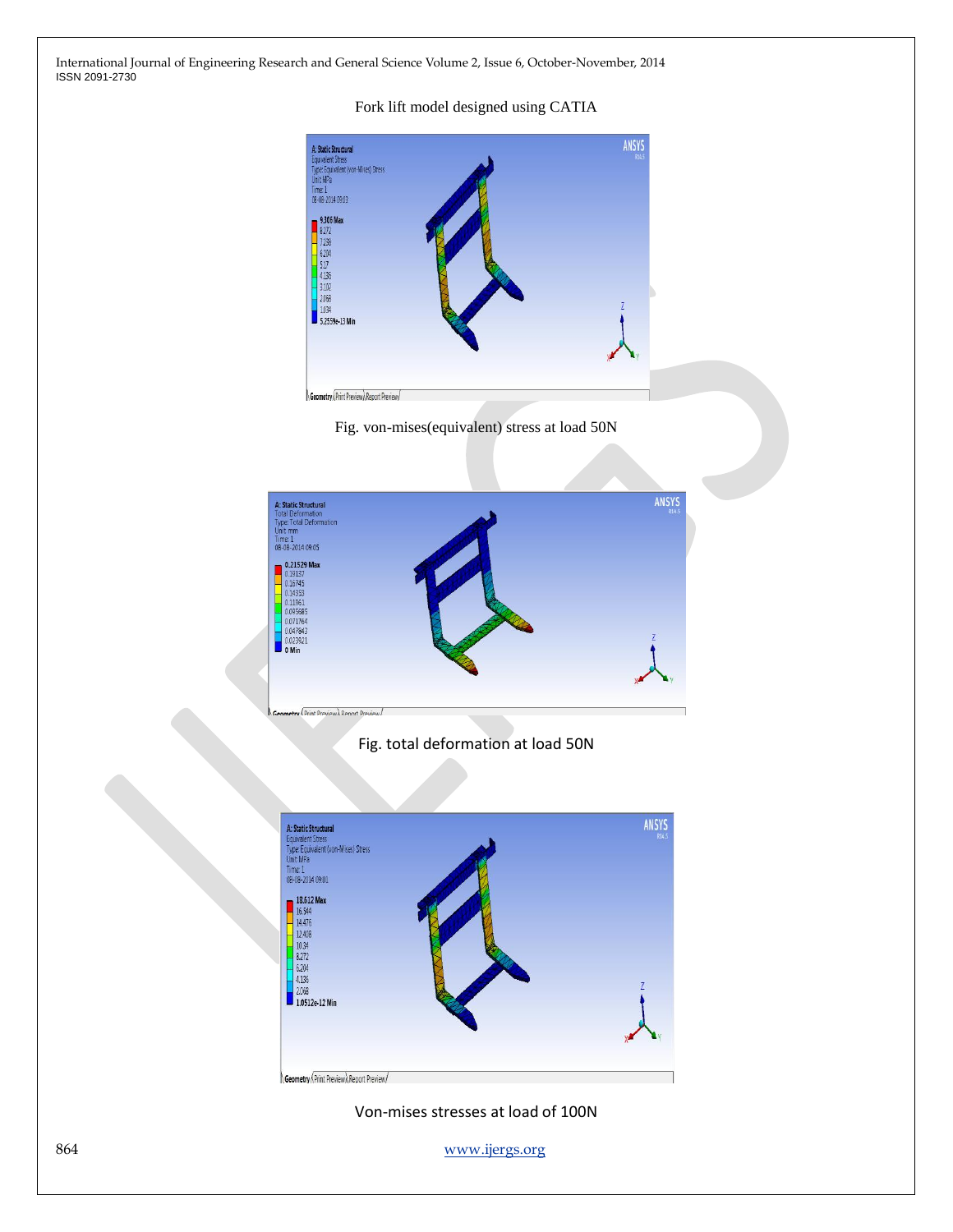

Total deformation at load of 100N

**Fork Analysis using Bending stress analytically**



**Bending moment (M)= Force \* Perpendicular distance= (100\*100)\*(50) = 5\*10^5 N-mm**

**Maximum deflection(Y) = h/2=100/2=50 mm**

**To find Moment of Inertia (I):**

**A1=96.4\*3.6=347.04 mm<sup>2</sup>**

**A2=100\*3.6=360 mm<sup>2</sup>**

**Moment of Inertial along X-X axis**

 $y_1 = 50$  mm  $y_2 = 1.8$  mm

865 www.ijergs.org  $y^1 = \frac{A1 * y1 + A2 * y2}{(A1 + A2)}$  $\frac{(x)(1+42)y}{(1+42)} = \frac{347.04*50+360*1.8}{(347.04+360)}$  $\frac{104*30+300*1.0}{(347.04+360)} = 25.45$  mm  $\text{IxX}_1 = \frac{b1 * d1^2}{12}$  $+\mathbf{A}_1^* \mathbf{h} \mathbf{1}^2 = \frac{3.6 * 96.4^{\wedge}3}{12}$  $\frac{96.4^{13}}{12} + 347 \cdot 24.45^2 = 4.76 \cdot 10^{15} \text{ mm}^4$  where h1= (y<sub>1</sub> · y<sup>1</sup>)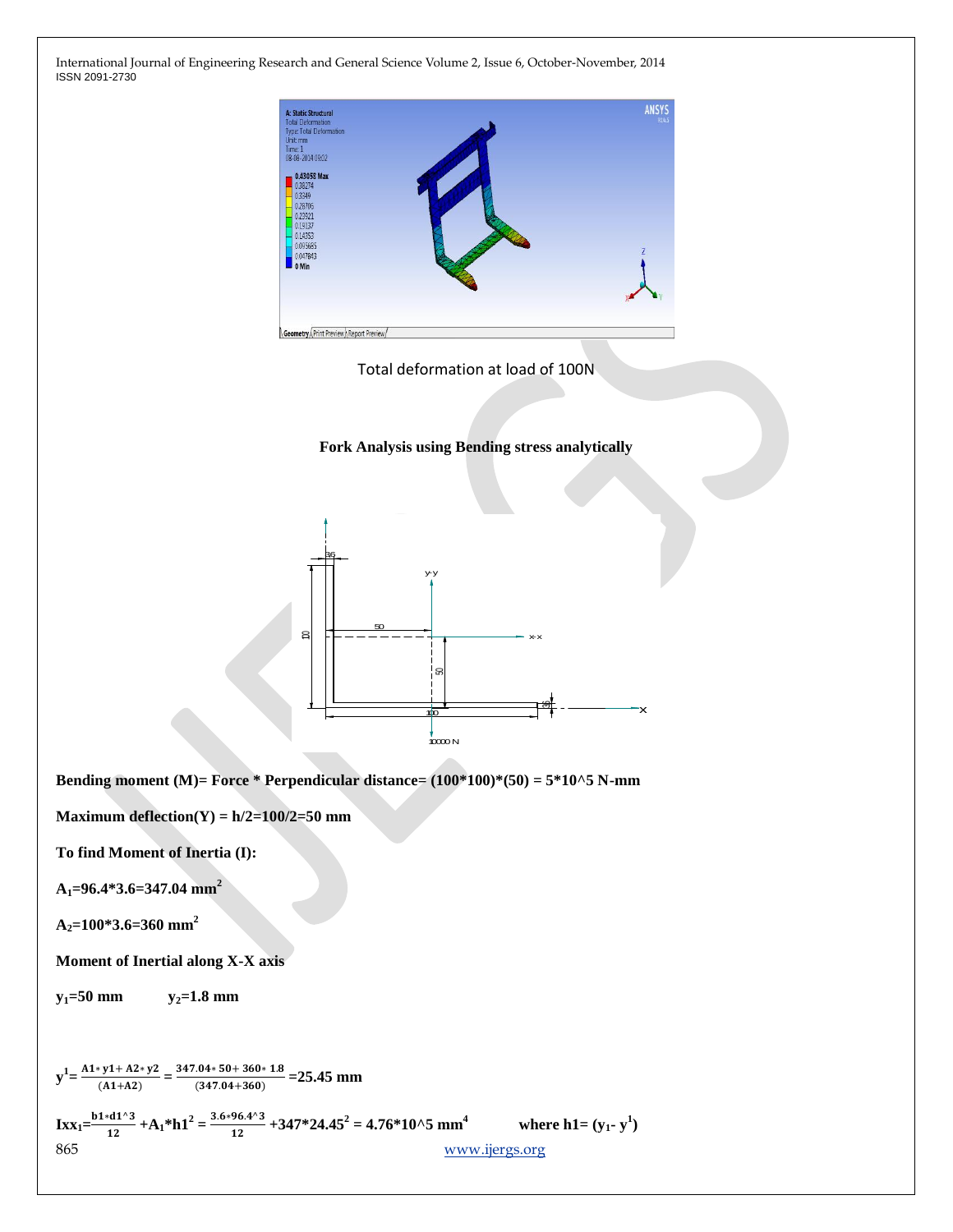$\text{IxX}_{2} = \frac{b2 \cdot d2 \cdot 3}{12}$  $+\mathbf{A}_2^* \mathbf{h} \mathbf{2}^2 = \frac{100 * 3.6 {}^{\wedge}3}{12}$  $\frac{12}{12} + 360^* (-23.65)^2 = 2.02^* 10^* 5 \text{ mm}^4$  where h2= (y<sub>2</sub> · y<sup>1</sup>) **Ixx**= **Ixx**<sub>1</sub>+ **Ixx**<sub>2</sub>=4.76\*10^5 +2.02\*10^5 =6.78\*10^5 mm<sup>4</sup> **Moment of Inertial along Y-Y axis**  $x_1 = 1.8 \text{ mm}$   $x_2 = 50 \text{ mm}$  $x^1 = \frac{A1 \times x1 + A2 \times x2}{(A1 + A2)}$  $\frac{x(1+1) + 1 + 2 + x^2}{(1+1+2)} = \frac{347 \cdot 1.8 + 360 \cdot 50}{(347 + 360)}$  $\frac{(347+360)}{(347+360)}$  = 26.34 mm  $Iyy_1 = \frac{b1 * d1^2}{12}$  $+\mathbf{A}_1^* \mathbf{h} \mathbf{1}^2 = \frac{96.4 \times 3.6^{\times}3}{12}$  $\frac{^{*3.6^{+3}}}{^{12}}$  + 347\*(-24.54)<sup>2</sup> = 2.09\*10^5 mm<sup>4</sup>  **where h1=**( $x_1$ **-**  $x^1$ )  $Iyy_2 = \frac{b2 \cdot d2^2}{12}$  $+\mathbf{A}_2^* \mathbf{h} \mathbf{2}^2 = \frac{3.6 * 100^{\circ}3}{12}$  $\frac{100^{3}3}{12}$  + 360\*(23.66)<sup>2</sup>. = 5.01\*10^5 mm<sup>4</sup> *where h2***=(** $x_2$ **<b>·**  $x^1$ ) **Iyy**=**Iyy**<sub>1</sub>+**Iyy**<sub>2</sub>=2.09\*10^5+5.01\*10^5 =7.1\*10^5 mm<sup>4</sup> **I**= Ixx+ Iyy =  $6.78*10^{\circ}5 + 7.1*10^{\circ}5 = 13.88*10^{\circ}5$  mm<sup>4</sup> **I= 13.88\*10^5 mm<sup>4</sup>**  $\sigma = \frac{M * y}{I}$ I  $\sigma = \frac{5 * 10^{\circ}5 * 50}{42.28 \times 10^{\circ}5}$  $13.88 * 10^{\wedge}5$  $\sigma$  = 18.01 N/mm<sup>2</sup>

Since the both analytical stress and Von Miss's stress in FEA are less than the yield stress of Aluminium (i.e.  $Y_s$  of Al is 20 MPa), the Design is safe.

#### 3. CONCLUSION

AGV's is a proven technology; a lot of research is undertaken in this field as there is more scope for improvements. AGV's of modern day are so intelligent that they can recharge their batteries on their own by docking into recharge station.

This project has given me a great exposure in designing such a mechatronics system. Prior to this project venture I didn't had any experience in designing such a system. I approached this project with "learning by doing" mode. So I had learnt a great deal of things right from detailed engineering design to final design.

ACKNOWLEDGMENT

866 www.ijergs.org